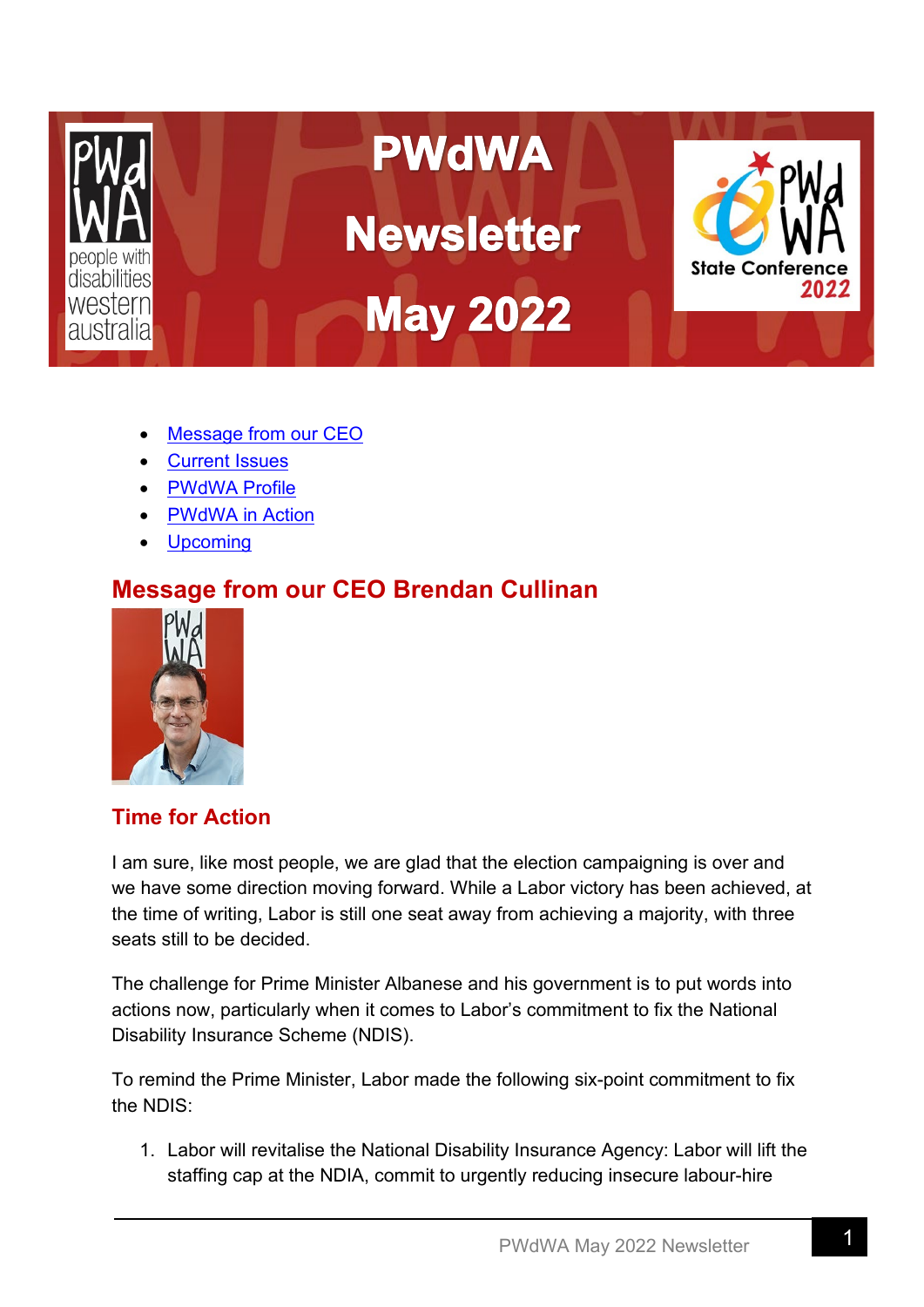arrangements, increase permanent staff at the agency, and improve the culture. Labor will also review NDIS design, operation and sustainability.

- 2. Stop the waste: Labor will review the excessive use of external lawyers, a crackdown on criminal activity and fraud, and review the value for money of lucrative consultancy contracts.
- 3. Boost efficiency: Streamline the planning process for better initial plans. Fix the planning pathway and appeals to make NDIS decision-making more efficient, fair, and investment focused.
- 4. Stop the unfair cuts: Labor will introduce an expert review that will guarantee plans will not be arbitrarily cut.
- 5. Fixing regional access: Labor will appoint a senior officer within the NDIA to tackle the concerning barriers to service delivery in regional areas of Australia.
- 6. Put people back into the NDIS: Labor commits to co-designing changes to the scheme with people with disability and the sector, boost the number of people with disability on the board of the NDIA.

Beyond these commitments, Labor also pledged to:

- Increase advocacy funding.
- More flexible housing.
- Boost employment for people with disability.
- No one is left behind by measuring action against the National Disability Strategy and other related strategies and research.

Labor has achieved a victory with a low primary result of 32%. If Labor fails to deliver on its election commitments, it runs a high risk of being a one-term government. While personally for the Prime Minister Albanese and his government, this may be a setback for their party and their political careers, for many Australians, failure to deliver on their election commitments will be catastrophic. Failure to deliver on the commitment to fix NDIS will result in thousands of people with disability, their families and carers continuing to navigate and be blocked by an unfair and inequitable system, denying them the basic human right of choice and control in their lives.

PWdWA, along with the disability sector nationwide, will be monitoring and holding the Labor government accountable to its commitments.

Prime Minister Albanese said in his victory speech," No one left behind because we should always look after the disadvantaged and the vulnerable. But also, no one held back because we should always support aspiration and opportunity. That is what my government will do."

Well, now it's time to do!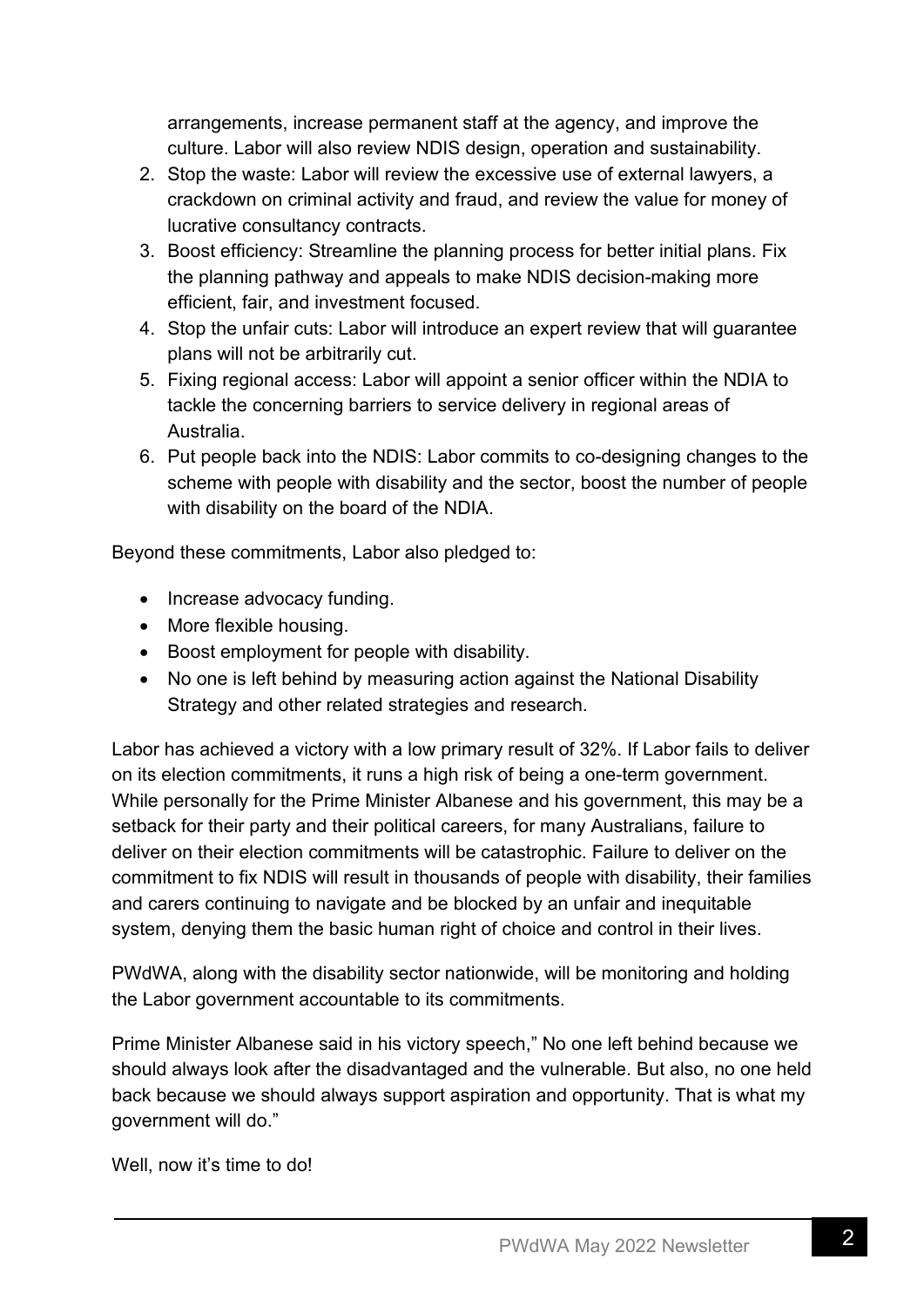## <span id="page-2-0"></span>**Current Issues**



### **PWdWA State Conference 2022**

PWdWA is excited to announce that the Department of Communities will sponsor our 2022 State Conference. Led exclusively by people with lived experience of disability, mental health issues and neurological differences.

This year's theme is "Inclusive Communities", focusing on developing and strengthening the self-advocacy and capacity of people with disability.

The conference will provide a platform for addressing contemporary and emerging issues and a forum for collaboration and exchanging ideas.

## **PWdWA Conference 2020 - Call for Content**

PWdWA is now inviting content submissions for conference sessions for the PWdWA State Conference 2022.

#### **Anyone can suggest content**

Anyone can submit a proposal for any session they would like to present personally or see presented at the conference. You do not need to be an academic, and you don't need to have presented at a conference before!

#### **Theme and streams**

The theme for the PWdWA State Conference 2022 is "Inclusive Communities". The three conference streams are:

#### • **Collaboration**

These sessions will analyse and discuss emerging issues, collaboration and working together.

- **Celebrations**  These sessions will showcase innovation and best practice.
	-
- **Choice**

These sessions will provide opportunities for input and learning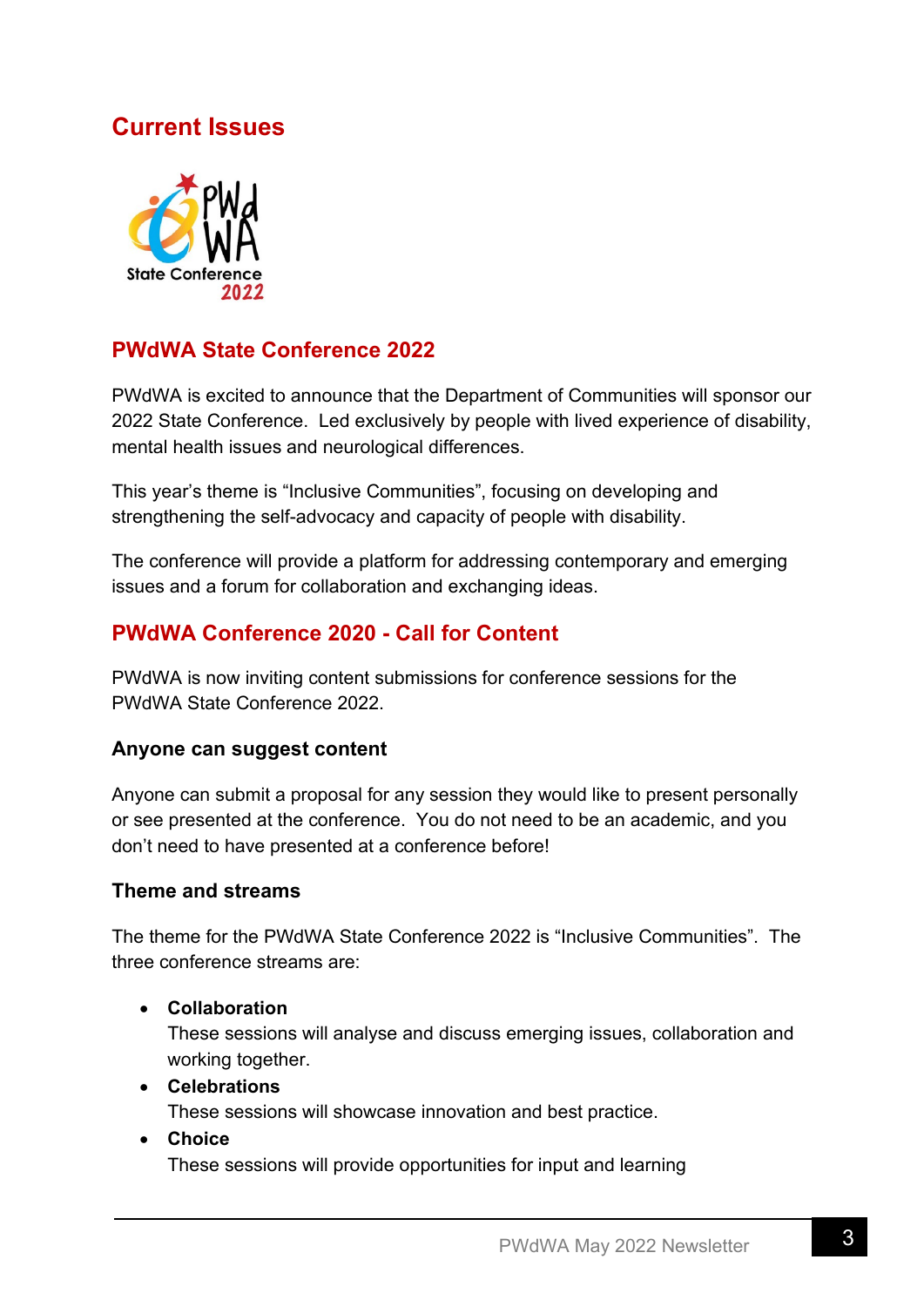### **Proposal Criteria**

All proposals will be considered, but we are especially looking for proposals for sessions which:

- Link with the conference theme and one of the conference streams.
- Have not been offered in WA before.
- Can demonstrate an interactive, participative format.
- Feature the voices of lived experience.

Before planning your submission, please read these Call for Content [Guidelines](https://www.pwdwaconference2022.org.au/_files/ugd/11ed03_2340731b28644e45944addc608421e3b.pdf) to ensure your proposal suits the conference format. Please contact Vanessa on 9420 7279 ext 717 for the guidelines in a different format for your accessibility.

To make a session submission go to click [here.](https://www.surveymonkey.com/r/T56RFH3)

Potential participants who need support or assistance in planning or preparing their submission are invited to contact us at [jane@evolvewa.com.au](mailto:jane@evolvewa.com.au)

Submissions must be received by **4 pm on Thursday, 30 June 2022**, and applicants will be advised in mid-August 2022 whether or not their proposed session will be included in the program.

# <span id="page-3-0"></span>**PWdWA Profile**

### **Isabella Choate – Economic Participation Project**



Isabella (she/they) has joined the PWdWA team as our Economic Participation Officer, taking over from Felix, who has left PWdWA to begin an adventure on Kangaroo Island.

The Economic Participation Project aims to connect young people with disability to potential employment opportunities in targeted

sectors within regions. The project will aim to build the capacity and confidence of small to medium-sized businesses to be more welcoming, confident and accessible to people with disability and to link these businesses to young people with disability seeking employment in that sector.

Isabella works across the Youth, Mental Health, Alcohol and Other Drug and Disability sectors to advocate for understanding and celebrating intersectionality. They work in Youth Consultancy, utilising their lived experience to bring an informed perspective and being a Project Officer, Educator, and Co-Design Facilitator. Isabella also volunteers as an Independent Visitor to prisons, is a member of the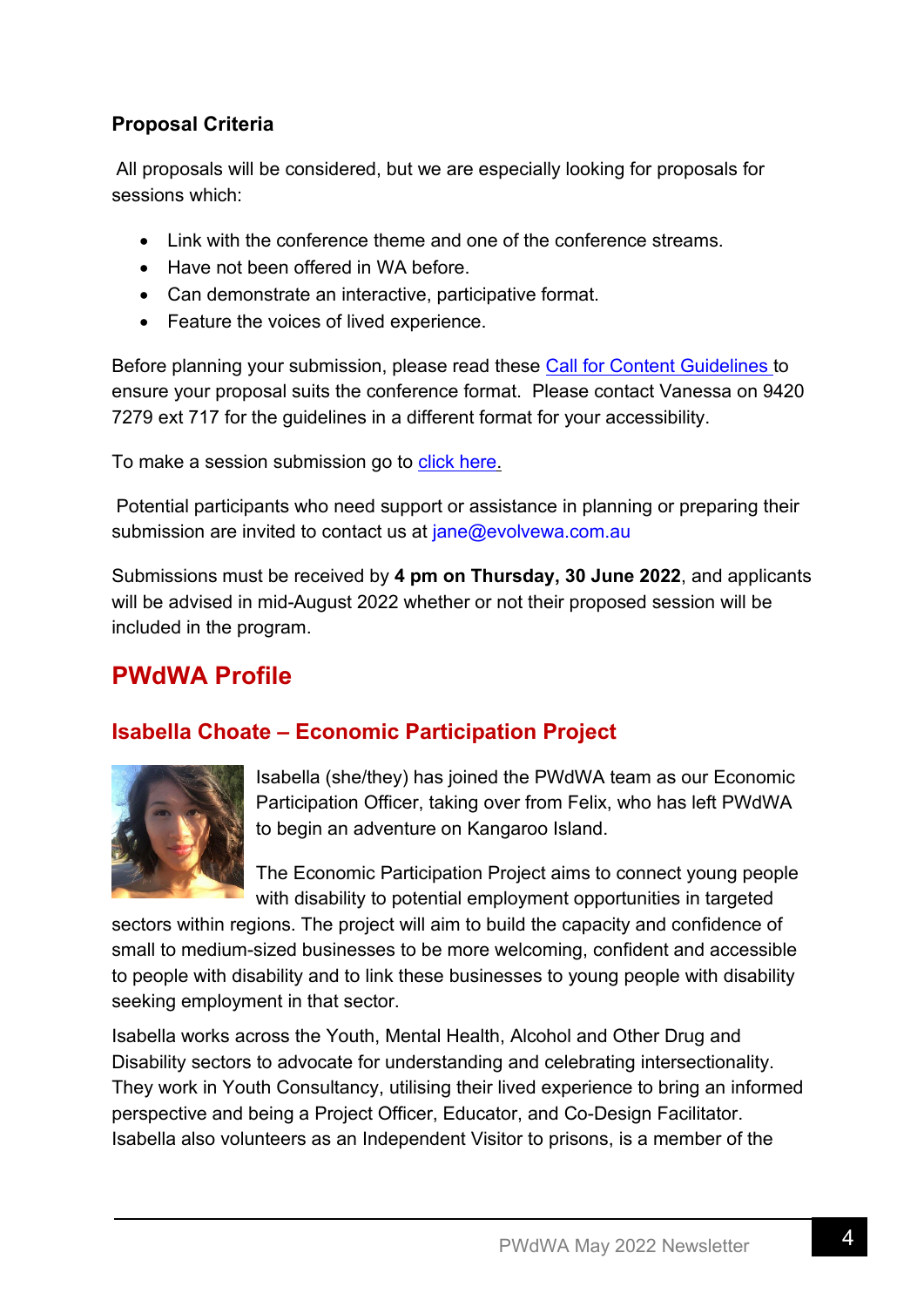grassroots organisation Boorloo Justice, and is co-chair of the Youth at Risk Network Action Group.

Isabella is completing her Honours in Psychology, Cert IV in Mental Health Peer Work, and has a Graduate Certificate in Digital Marketing.

## <span id="page-4-0"></span>**PWdWA in Action**

# **Disability Royal Commission – The impact of and responses to the Omicron wave of the pandemic for People with Disability Submission**

PWdWA provided comment to the Disability Royal Commission on the experiences of people with disability in WA during the Omicron wave of the COVID-19 pandemic.

You can read our submission in either PDF or Word versions at Our submissions | [PWdWA](https://www.pwdwa.org/our_campaigns/our_submissions.html) or contact Vanessa on 9420 7279 ext 717 for a version accessible for you

## **Department of Communities Western Australia – Disability Access and Inclusion Plan (DIAP) Feedback**

Our submission to the Department of Communities on the goals set out in WA State Disability Strategy 2020 – 2030 provided feedback on creating an accessible and inclusive service. You can read our submission in PDF or Word versions at [Our](https://www.pwdwa.org/our_campaigns/our_submissions.html)  [submissions | PWdWA](https://www.pwdwa.org/our_campaigns/our_submissions.html) or contact Vanessa on 9420 7279 ext 717 for a version accessible for you.

### **Systemic Advocacy Survey**

Did you know that when you complete a PWdWA survey, it directly informs our submissions and systemic advocacy?

Systemic advocacy is an important part of PWdWA's work. It is important for us to understand what areas of systemic advocacy you think we need to focus on.

PWdWA invites our members to have their say on our systemic advocacy work. This survey will help inform our priority areas for systemic advocacy and ensure your voice is heard when we are advocating for people with disabilities in WA.

If you need help with the survey, please contact Vanessa on 9420 7279. We can also arrange for the questions to be provided via email, SMS, Facebook messenger or other alternative forms of communication.

You can find the [survey online.](https://www.surveymonkey.com/r/LBJHZ9W)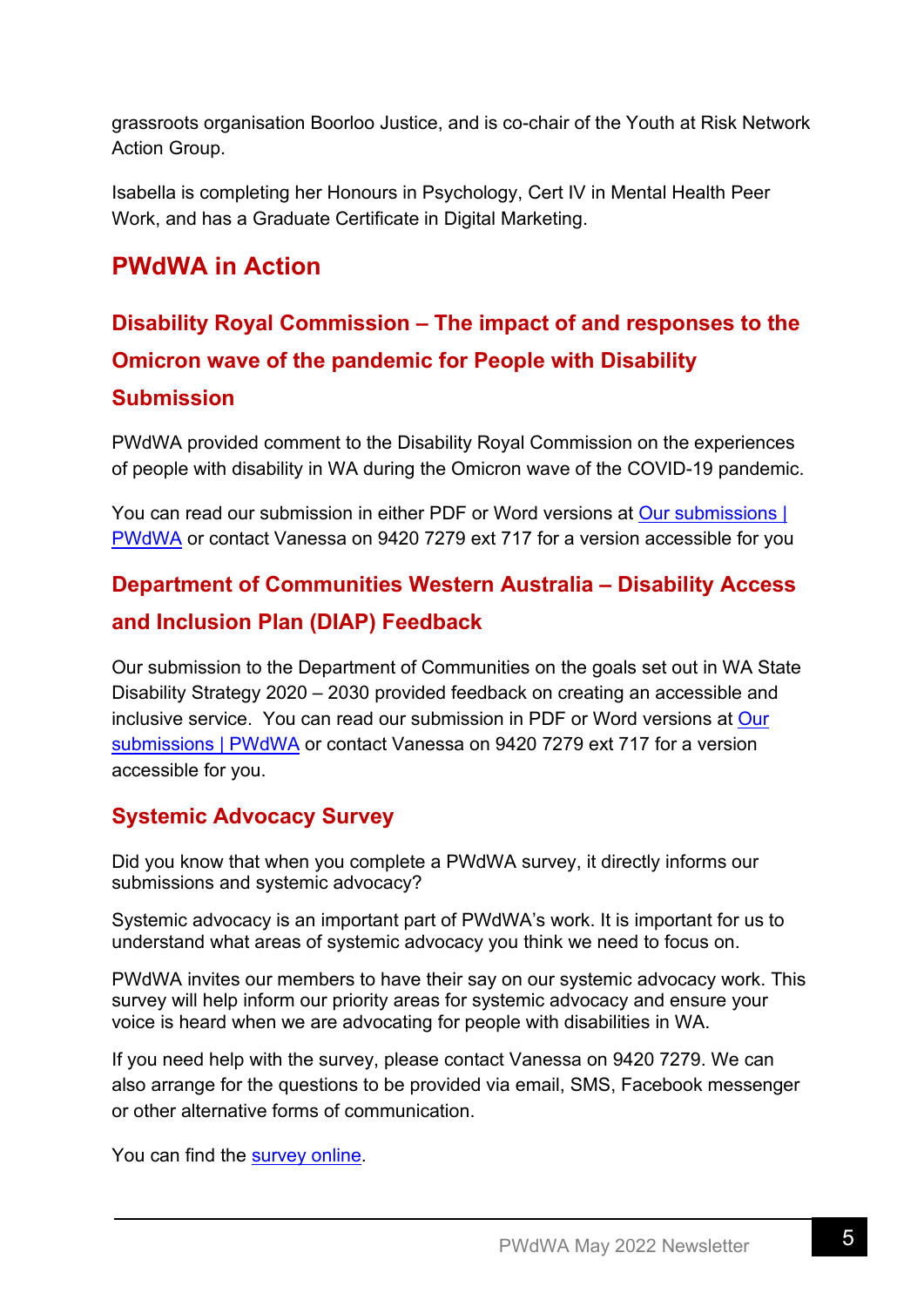# **Upcoming**



## **PWdWA's Eventbrite Home Page**

Do you want to know what events PWdWA has coming up? Hold your phone camera over the QR code, then click on the link that is shown. This will take you to our Eventbrite home page.

### **PWdWA's Disability Royal Commission Information Session**

#### **Monday 20 June 2022 1:00 pm – 3:00 pm**

This Information Session will explain the goals and scope of the Disability Royal Commission. Participants will learn how they can tell their story, what supports are available and who can help.

An advocate will be available after the presentation to provide general advice; if you require specific personal advice, please contact the duty advocate on 94207279 or [dutyadvocate@pwdwa.org](mailto:dutyadvocate@pwdwa.org) to make an appointment with the DRC advocate.

You can register for this event through [Eventbrite;](https://www.eventbrite.com.au/e/349301910417) if you do not wish to use Eventbrite, contact Vanessa on 9420 7279 ext. 717 or email [vanessa@pwdwa.org.](mailto:vanessa@pwdwa.org)

#### **Wednesday 27 July 2022 10:00 am – 2:00 pm.**

If you cannot make our June session, this webinar will also be [run in July;](https://www.eventbrite.com.au/e/disability-royal-commission-information-session-july-tickets-349324337497.)

#### **PWdWA's Disability Support Pension Online Information Session**

#### **Wednesday 22 June 2022 10:00 am – 12:00 pm**

This session will benefit people about to apply for the Disability Support Pension (DSP). It will help you prepare and submit a robust application for DSP by understanding:

- If you are eligible to apply.
- The Centrelink DSP process.
- What information does Centrelink need to assess in your application.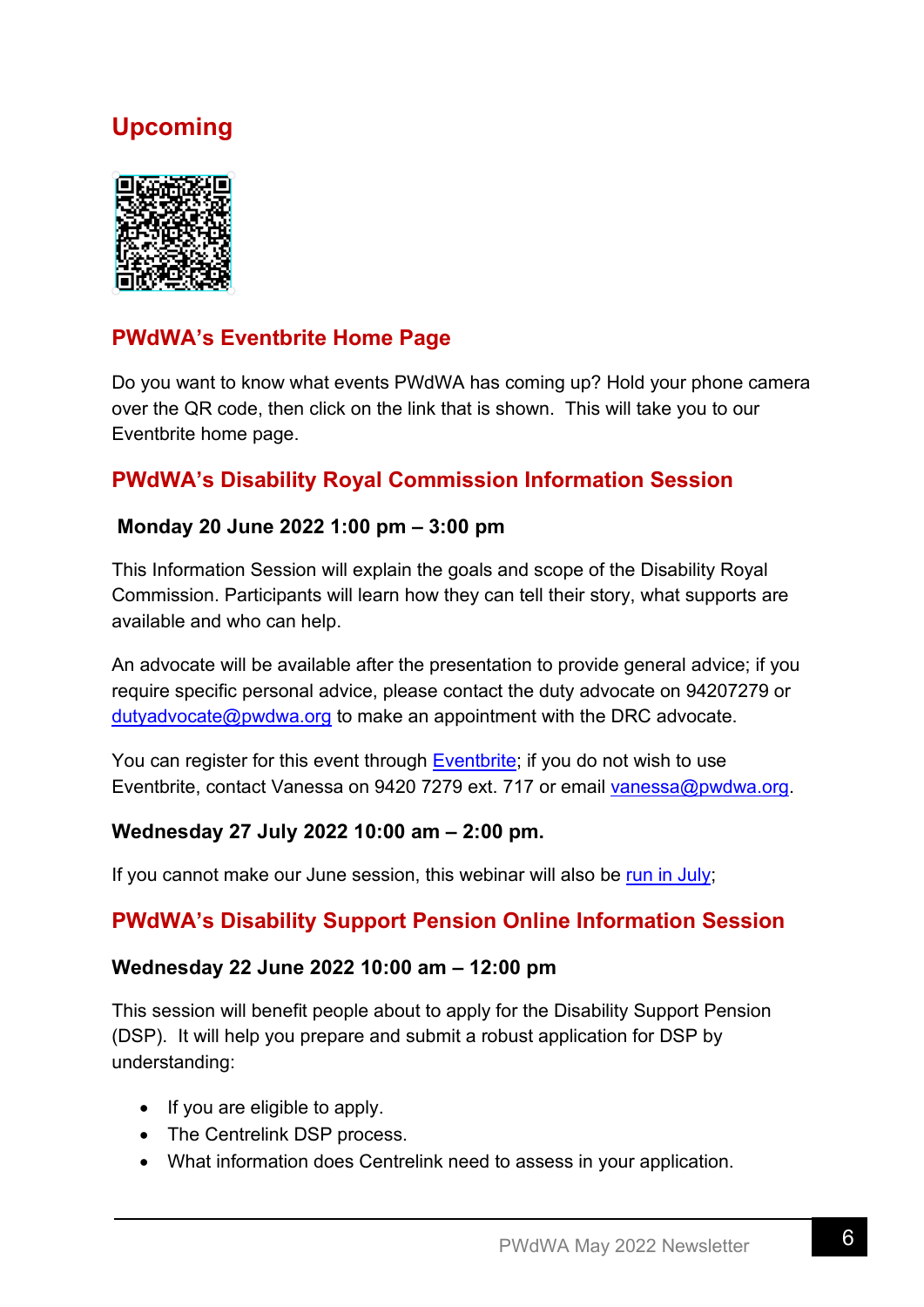- What is good medical evidence, and how to get it from your health professionals.
- Things you need to know about the program of Support, Job Capacity Assessment and Disability Medical Assessment.

At the end of the session, you will have a good idea of how Centrelink will assess your application. We will also provide tools and links to additional resources to help you.

You can register for this event through [Eventbrite](https://www.eventbrite.com.au/e/337846537087) or call Vanessa on 9420 7279 ext. 717 or email [vanessa@pwdwa.org.](mailto:vanessa@pwdwa.org)

If you cannot attend this session, the webinar will be held on Monday, [4 July 2022,](https://www.eventbrite.com.au/e/343813524507.) 10:00 am – 12:00 pm.

## **PWdWA's NDIS Reviews and Appeals Online Information Session**

#### **Monday 27 June 2022 1:00 pm – 3:00 pm**

- Do you want to know more about NDIS reviews and appeals?
- Do you want to understand when and how you can ask the NDIS to change their decisions?

Rachel, our lived experience facilitator and former NDIS appeals advocate has a wealth of knowledge.

We have produced this information session in response to requests from our membership.

This session is for Western Australians living with disability, their families, friends and carers assisting them.

You can register for this event through [Eventbrite](https://www.eventbrite.com.au/e/337633650337) or call Vanessa on 9420 7279 ext. 717 or email [vanessa@pwdwa.org.](mailto:vanessa@pwdwa.org)

### **PWdWA**

PWdWA is run BY and FOR people with disabilities and aims to be the voice for all people with disabilities in Western Australia.

### **Free membership**

[Being a member of PWdWA](http://%C2%A0https:/www.pwdwa.org/get_involved/become_a_member.html) gives you the opportunity to be involved in shaping our organisation through our planning and evaluation processes. As a member, you can make sure the issues that matter to you are heard by being involved with our submissions and advocacy campaigns. Voting is restricted to full members aged 15 years and above.